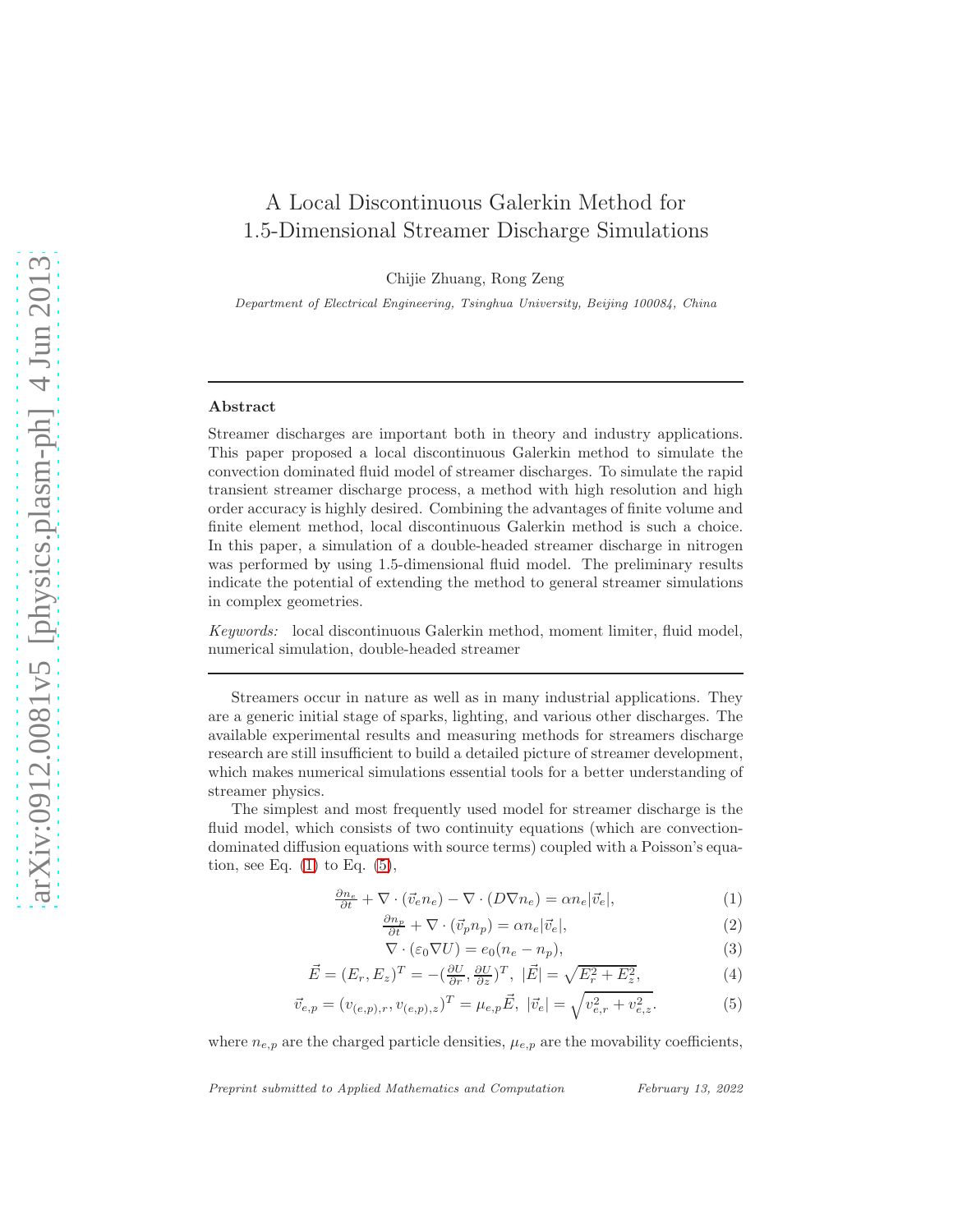$\vec{v}_{e,p}$  are the convection velocities, D is the diffusion coefficient, the index e, p means electrons and positive ions, respectively. U and  $\vec{E}$  are the electrical potential and electric field, respectively;  $\varepsilon_0$  is the dielectric coefficient in air;  $e_0$ is the unit charge of an electron.  $\alpha$  and  $\eta$  are measured by experiments. See [\[1\]](#page-11-0) for the details of the parameters.

The continuity equations, i.e., Eq. [\(1\)](#page-0-0) and Eq. [\(2\)](#page-0-0), are convection dominated. Traditional linear numerical schemes often generate too much numerical diffusions or oscillations, which will be shown by a simple example in the Appendix. A scheme free of numerical oscillations and of high resolution is greatly desired. In addition, a high order scheme would be computationally more efficient than a low order one.

Several methods have been used for streamer discharge simulations since 1960s [\[2\]](#page-11-1). The two-step Lax-Wendroff method was used to solve the continuity equations in 1981 [\[3\]](#page-11-2), but suffered from numerical oscillations for high density plasmas. This drawback was overcome by flux-corrected transport (FCT) technique [\[4\]](#page-11-3). Finite difference method (FDM) combined with FCT was widely used during 1980s and 1990s for streamer discharge simulations [\[1\]](#page-11-0). But the finite difference characteristics made it hard to handle unstructured grids. Starting from 1990s, FEM-FCT [\[5](#page-11-4)] was introduced to the field of streamer simulations [\[6\]](#page-11-5)[\[7](#page-11-6)]. FEM can handle complex geometries and unstructured grids, which dramatically reduces the degrees of freedom while maintains a comparable accuracy as FD-FCT, resulting in large computational savings. However, FEM does not enforce the local conservation, which makes the total current law violated in streamer discharge simulations. To enforce local conservation, finite volume method (FVM) may be a more natural choice and it becomes popular for streamer simulations since 2000 [\[8](#page-12-0)][9]. FVM can handle complex geometries, but it needs wide stencils to construct high order schemes. In addition, it is much easier to use FEM to discretize the diffusion term than FVM.

The brief literature reviewed above shows the desired properties of an ideal streamer discharge simulation method: being able to suppress non-physical oscillations, this is why FCT is introduced; flexibility with unstructured grids, this is why FEM is introduced; being able to enforce local conservation, this is why FVM is introduced; in addition, high order accuracy is a benefit.

Discontinuous Galerkin (DG) method seems to be such a choice [\[10](#page-12-1)]. It uses a finite element space discretization by discontinuous approximations, and incorporates the ideas of numerical fluxes and slope limiters from the highresolution FDM and FVM. The resulting method is compact, local conservative and high order accurate. In addition, it is easy to handle the diffusion term within the framework of discontinuous Galerkin method, e.g., the local discontinuous Galerkin method [\[10\]](#page-12-1). In this paper, we show DG method a competitor with existing methods for streamer discharge simulations.

# 1. The reduced 1.5-dimensional model

Eq.  $(6)$  to Eq.  $(9)$  describe a 3-dimensional model. If we consider the axial symmetry of the model, i.e.,  $\frac{\partial n_e}{\partial \theta} = \frac{\partial n_p}{\partial \theta} = 0$ , the model can be reduced to a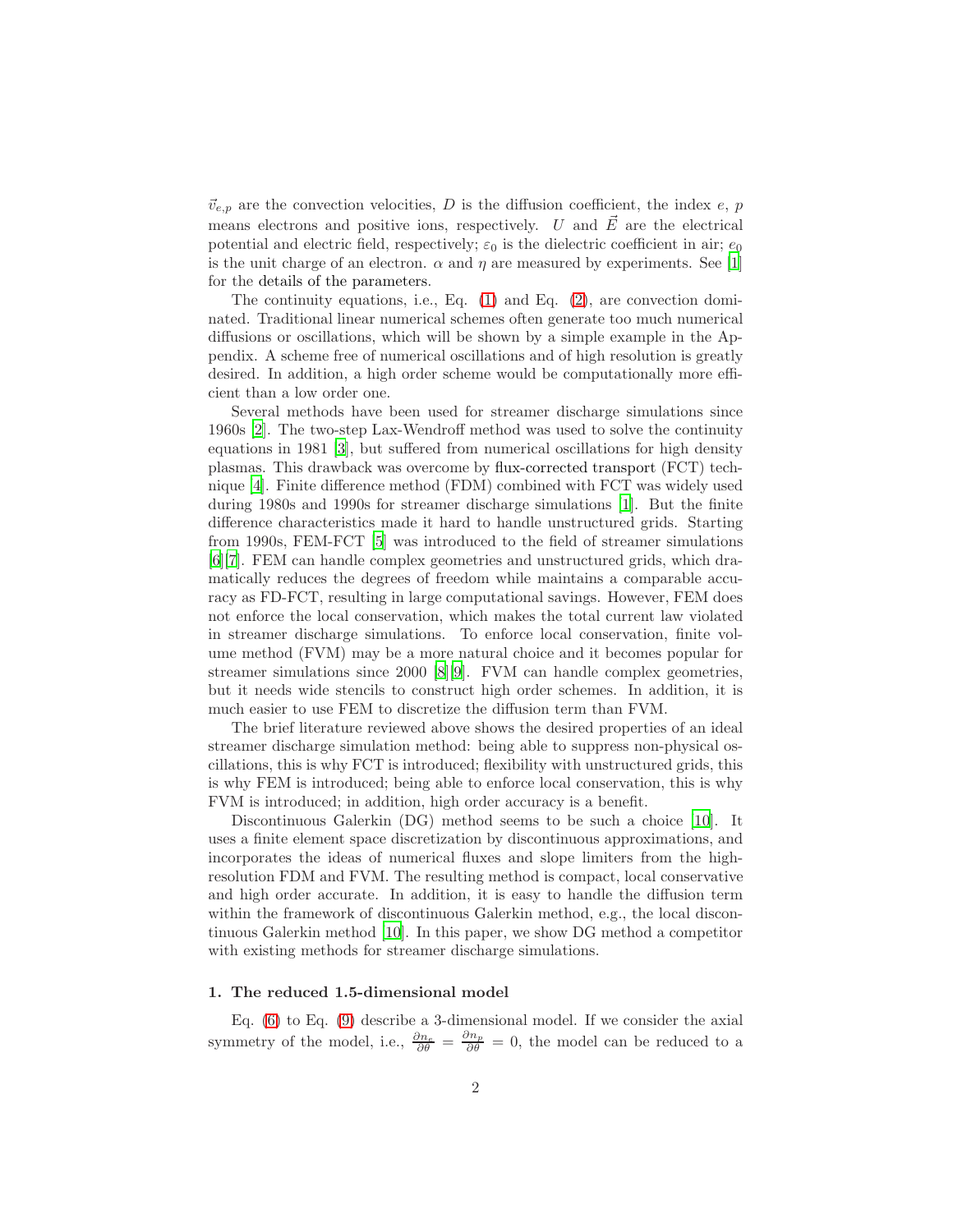2-dimensional model in cylindrical coordinate system. If we further assume that the charge is distributed in discs with a fixed radius  $r_d$ , and at each disc, the charge density is uniform, i.e.,  $\frac{\partial n_e}{\partial r} = \frac{\partial n_p}{\partial r} = 0$ , and the charges only move along the z-axis, the 2-dimensional model can be further reduced to a 1.5-dimensional model, i.e., solving Poisson's equation in 2-dimensional cylindrical coordinate system and the continuity equations in 1-dimension [\[2](#page-11-1)] (cf. Figure [1\)](#page-3-0). This is the model used by Davies [\[2\]](#page-11-1). The 1.5-dimensional model is as follows:

<span id="page-2-0"></span>
$$
\frac{\partial n_e}{\partial t} + \frac{\partial (n_e v_{e,z})}{\partial z} - D \frac{\partial^2 n_e}{\partial z} = \alpha n_e |v_{e,z}|,\tag{6}
$$

$$
\frac{\partial n_p}{\partial t} + \frac{\partial (n_p v_{p,z})}{\partial z} = \alpha n_e |v_{e,z}|,\tag{7}
$$

$$
\Delta u = -\frac{e}{\varepsilon_0}(n_p - n_e), \quad E_z = -\frac{\partial u}{\partial z}.
$$
\n(8)

$$
v_{e,z} = \mu_e E_z, \quad v_{p,z} = \mu_p E_z \tag{9}
$$

# 2. Algorithm for the 1.5-dimensional model

### 2.1. Solution to Poisson's equation

For the 1.5-dimensional model, the Possion's equation is solved analytically by the disc method [\[2\]](#page-11-1). The electric field at the z-axis  $(E_z)$  equals to the sum of the field generated by the space charges  $(E_s)$ , and the Laplace electric field  $(E_{laplace})$ :

$$
E_z(z) = E_s(z) + E_{laplace}(z). \tag{10}
$$

 $E_{laplace}$  is determined by the applied voltage.

Suppose that there is a disc with net charge density  $\sigma$ , radius  $r_d$ , thickness  $dz$ , as shown in Figure [1,](#page-3-0) the electric field it generates at point  $z$  along the z-axis is:

$$
dE_s(z) = \begin{cases} \frac{1}{2\varepsilon_0} \sigma(z+z') (\frac{z'}{\sqrt{z'^2+r_d^2}}+1) dz, & z' < 0; \\ \frac{1}{2\varepsilon_0} \sigma(z+z') (\frac{z'}{\sqrt{z'^2+r_d^2}}-1) dz, & z' \ge 0. \end{cases}
$$
(11)

where  $z'$  means the signed distance between the point  $z$  and the center of the disc.

To consider the influence of the electrodes to the electric field, the image charges should be taken into account. We consider the image charges whose distance to the electrodes are less than  $L$ , where  $L$  is the length of the discharge gap. Integrating over the whole domain, the solution of  $E_s$  reads

$$
E_s(z) = \frac{1}{2\varepsilon_0} \left[ \int_{-L}^0 \sigma(z + z') \left( \frac{z'}{\sqrt{z'^2 + r_d^2}} + 1 \right) dz' + \int_0^L \sigma(z + z') \left( \frac{z'}{\sqrt{z'^2 + r_d^2}} - 1 \right) dz' \right].
$$
 (12)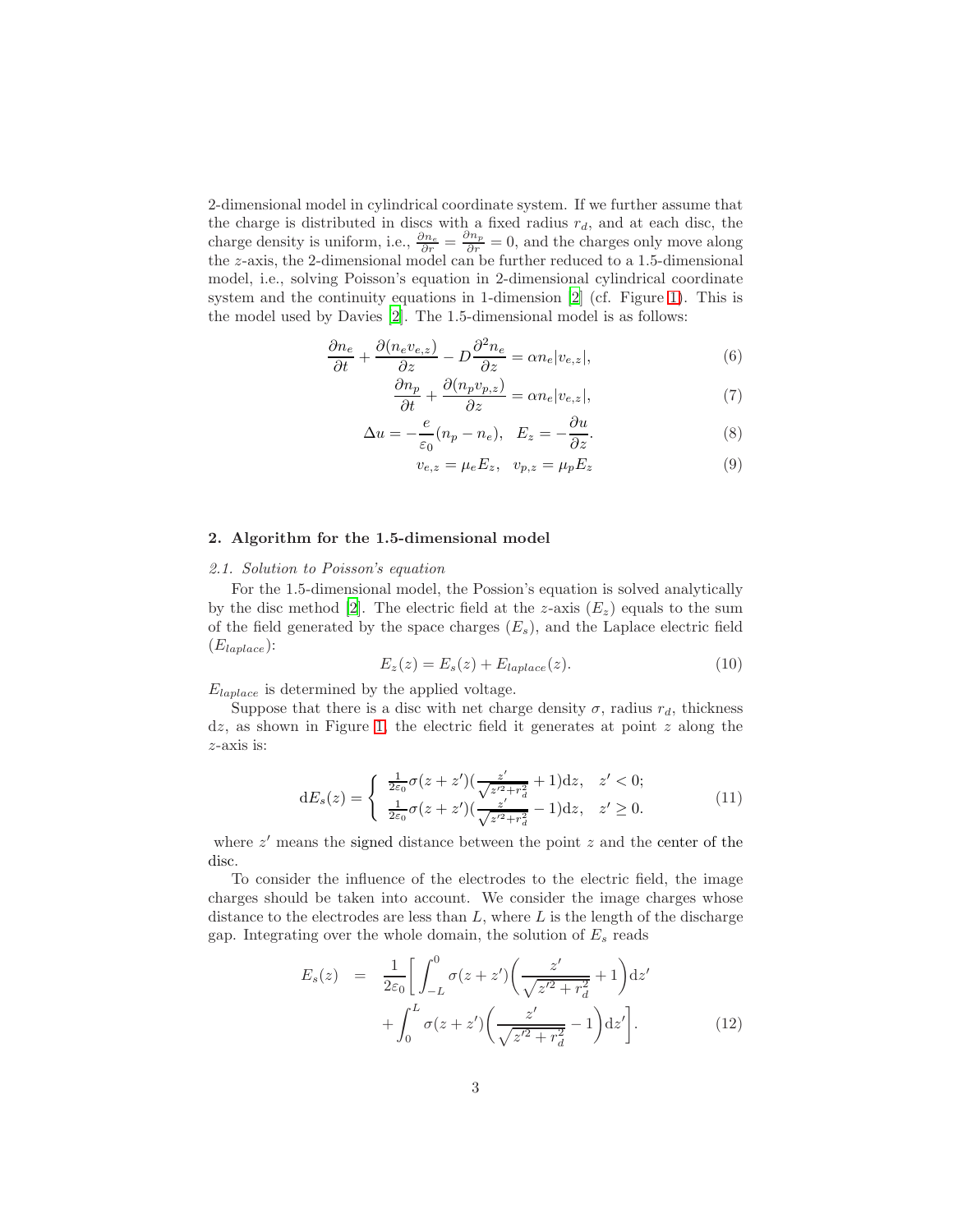

<span id="page-3-0"></span>Figure 1: disc model and the configuration.

2.2. Spacial discretization of the continuity equation

For clarity, we only take Eq. [\(6\)](#page-2-0) as an example to illustrate the discretization of the continuity equations. The scheme for Eq. [\(7\)](#page-2-0) is similar.

Let  $I_j = (z_{j-\frac{1}{2}}, z_{j+\frac{1}{2}}), j = 0, 1, 2, ...N$ , be a partition of the computational domain,  $\triangle z_j = z_{j+\frac{1}{2}} - z_{j-\frac{1}{2}}$  and  $z_j = \frac{1}{2}(z_{j+\frac{1}{2}} + z_{j-\frac{1}{2}})$ . The finite dimensional subspace is

$$
V = V^h = \left\{ \phi : \phi|_{I_j} \in \mathbb{P}^k(I_j) \right\},\
$$

where  $\mathbb{P}^k$  denotes the polynomials of degree up to k defined on  $I_j$ . Both the numerical solution and the test functions will come from  $V^h$ .

We use  $\mathbb{P}^2$  DG as an example. Choose Legendre polynomials as the basis functions:

$$
v_0^{(j)} = 1, v_1^{(j)} = \xi, v_2^{(j)} = \frac{3\xi^2 - 1}{2},
$$
\n(13)

where  $\xi = 2 \frac{z - z_j}{\Delta z_j} \in [-1, 1]$ . The numerical solution can be written as:

$$
n^{h}(z,t) = \sum_{i=0}^{2} n_{j}^{(i)} v_{i}^{(j)}, \quad \text{for } z \in I_{j}.
$$
 (14)

It is worth mentioning that the solutions are allowed to have jumps at the interface  $z_{j+\frac{1}{2}}$ , and the cell size  $\triangle z_j$  and degree k can vary from element to element in real applications. These properties lead to easy adaptivity.

We first introduce three auxiliary variables,  $f = n_e v_{e,z}$ ,  $q = \frac{\partial n_e}{\partial z}$  and  $h =$  $\alpha n_e|v_{e,z}|$ , then Eq. [\(6\)](#page-2-0) reads:

<span id="page-3-1"></span>
$$
\frac{\partial n_e}{\partial t} + \frac{\partial (f - Dq)}{\partial z} = h,\tag{15}
$$

$$
q = \frac{\partial n_e}{\partial z}.\tag{16}
$$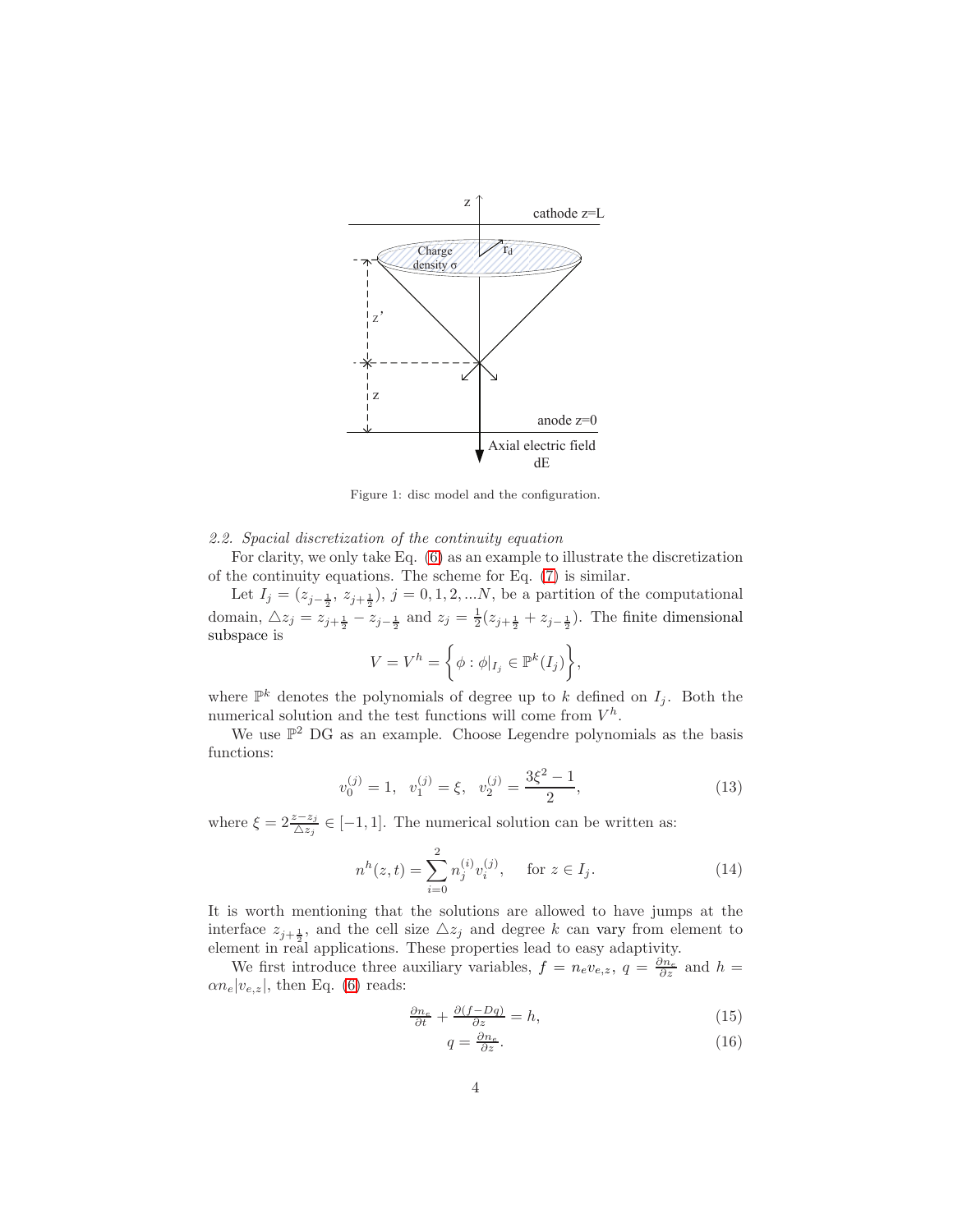Multiply Eq. [\(15\)](#page-3-1) and [\(16\)](#page-3-1) by a test function  $\phi \in V^h$ , and integrate by parts over  $I_i$ , one gets

<span id="page-4-0"></span>
$$
\int_{I_j} \frac{\partial n_e}{\partial t} \phi dz - \int_{I_j} (f - Dq) \phi dz + (f_{j + \frac{1}{2}} - Dq_{j + \frac{1}{2}}) \phi_{j + \frac{1}{2}}^{-}
$$

$$
- (f_{j - \frac{1}{2}} - Dq_{j - \frac{1}{2}}) \phi_{j - \frac{1}{2}}^{+} = \int_{I_j} h \phi dz, \qquad (17)
$$

$$
\int_{I_j} q \phi \mathrm{d} z = n_{e,j+\frac{1}{2}} \phi_{j+\frac{1}{2}}^- - n_{e,j-\frac{1}{2}} \phi_{j-\frac{1}{2}}^+ - \int_{I_j} n_e \frac{\partial \phi}{\partial z} \mathrm{d} z,\tag{18}
$$

where  $=$  and  $+$  means the left and right side values at the interface, respectively. After replacing  $n_e$  and q by  $n_e^h$  and  $q^h$ , and choosing suitable numerical fluxes at the interfaces  $z_{j+\frac{1}{2}}$  and  $z_{j-\frac{1}{2}}$ , Eq. [\(17\)](#page-4-0) and [\(18\)](#page-4-0) read:

$$
\int_{I_j} \frac{\partial n_e^h}{\partial t} \phi \, dz - \int_{I_j} (f(n_e^h) - Dq^h) \phi \, dz + (\hat{f}_{j + \frac{1}{2}} - D\hat{q}_{j + \frac{1}{2}}) \phi_{j + \frac{1}{2}} - (\hat{f}_{j - \frac{1}{2}} - D\hat{q}_{j - \frac{1}{2}}) \phi_{j - \frac{1}{2}}^+ = \int_{I_j} h(n_e^h) \phi \, dz,
$$
\n(19)

$$
\int_{I_j} q^h \phi dx = \hat{n}_{j + \frac{1}{2}} \phi_{j + \frac{1}{2}}^- - \hat{n}_{j - \frac{1}{2}} \phi_{j - \frac{1}{2}}^+ - \int_{I_j} n_e^h \frac{\partial \phi}{\partial z} dz.
$$
 (20)

where  $f_{j\pm \frac{1}{2}}$ ,  $\widehat{q}_{j\pm \frac{1}{2}}$  and  $\widehat{n}_{j\pm \frac{1}{2}}$  are the numerical fluxes.

The numerical fluxes are chosen as follows.  $\hat{f}$  is chosen as the upwind flux since the sign of  $v_{e,z}$  is easy to be obtained, i.e.,

$$
\hat{f}_{j+\frac{1}{2}} = \begin{cases} f_{j+\frac{1}{2}}^{-}, & \frac{\partial f}{\partial n_e} \ge 0; \\ f_{j+\frac{1}{2}}^{+}, & \frac{\partial f}{\partial n_e} < 0. \end{cases}
$$
\n(21)

Of course, other numerical fluxes such as the Lax-Friedrichs flux also works,

$$
\widehat{f}_{j+\frac{1}{2}} = \frac{1}{2} (f_{j+\frac{1}{2}}^- + f_{j+\frac{1}{2}}^+) + \max \left| \frac{\partial f}{\partial n_e} \right| (n_e^{h-} - n_e^{h+}). \tag{22}
$$

 $\hat{q}$  and  $\hat{n}$  are chosen according to the alternating principle:

$$
\widehat{q}_{j+\frac{1}{2}} = q_{j+\frac{1}{2}}^{-}, \ \widehat{n}_{j+\frac{1}{2}} = n_{e,j+\frac{1}{2}}^{+} \text{ or } \widehat{q}_{j+\frac{1}{2}} = q_{j+\frac{1}{2}}^{+}, \ \widehat{n}_{j+\frac{1}{2}} = n_{e,j+\frac{1}{2}}^{-}.\tag{23}
$$

# 2.3. The limiter

Eq. [\(6\)](#page-2-0) and Eq. [\(7\)](#page-2-0) are convection dominated, and the electron and positive ion density profiles have steep gradients at the front of a streamer. Linear high order schemes are quite possible to generate numerical oscillations for this type of problems. Thus a limiter is greatly desired to eliminate the possible numerical oscillations.

Chi-Wang Shu proposed a total-variation-bounded minmod limiter which keeps high order accuracy both in smooth and discontinuous area [\[11](#page-12-2)]. However,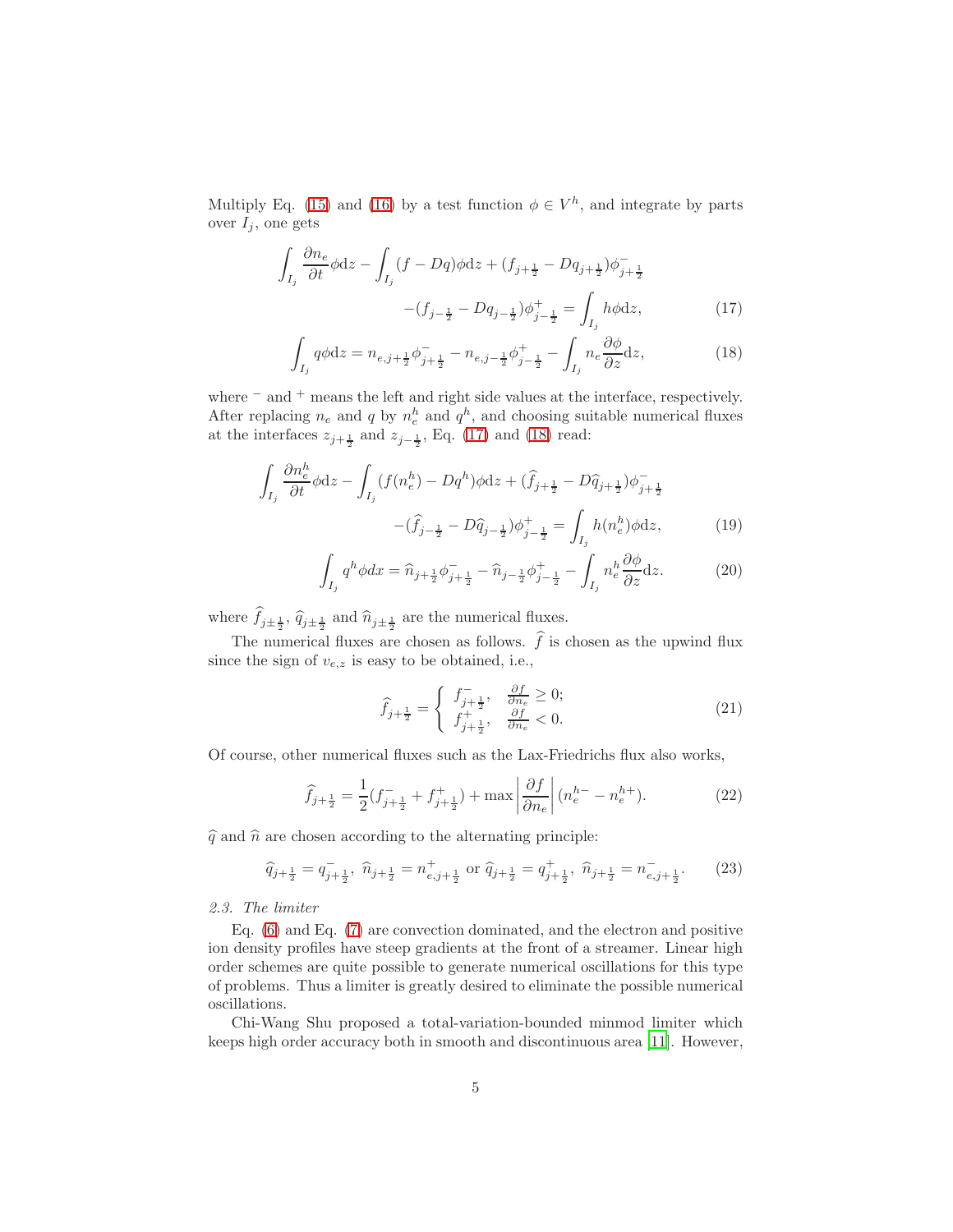this limiter needs a pre-estimated constant  $M$  which is difficult to be estimated in our problem. Biswas proposed a moment limiter free of such an constant[\[12\]](#page-12-3). The limiter is applied adaptively: first limit the highest-order coefficient, then limit the lower ones until either a coefficient is found not need to be limited or all coefficients are limited. The limiter is numerically proved to be able to retain high order accuracy. Motivated by the moment limiter, Krivodonova proposed a more flexible one, which is derived from the special structure of Legendre polynomials [\[13\]](#page-12-4).

Write the numerical solution in the form of Legendre polynomials and assume that the numerical solution in cell  $k$  is

<span id="page-5-0"></span>
$$
U_k = \sum_{i=0}^{p} c_i^k P_i(\xi),
$$
\n(24)

where  $P_i$  is the *i*-th order Legendre polynomials.

Similar to [\[12\]](#page-12-3), the limiter works from the highest coefficient of the Eq.  $(24)$ , replacing  $c_i^k$  by

<span id="page-5-1"></span>
$$
\widehat{c_i^k} = \text{minmod}(c_i^k, D_i^{+k}, D_i^{-k})
$$
\n
$$
(25)
$$

where  $D_i^{+k}$  and  $D_i^{-k}$  are different approximations to  $c_i^k$ , and their explicit forms will be given below, and the minmod function is defined as follows:

$$
\text{minmod}(a, b, c) = \begin{cases} \text{min}(a, b, c), & a \ge 0, b \ge 0, c \ge 0; \\ \text{max}(a, b, c), & a < 0, b < 0, c < 0; \\ 0, & \text{otherwise.} \end{cases} \tag{26}
$$

To complete the limiter Eq. [\(25\)](#page-5-1), it only leaves to find proper definitions for  $D_i^{+k}$  and  $D_i^{-k}$ . This can be achived by forward or backward finite differences. For Eq.  $(24)$ , taking its  $(i-1)$ -th and *i*-th derivatives, one gets

<span id="page-5-2"></span>
$$
\frac{\partial^{i-1}U_k}{\partial x^{i-1}} = \left(\frac{2}{\Delta x}\right)^{i-1} (2i-3)!! c_{i-1}^k + \left(\frac{2}{\Delta x}\right)^{i-1} \frac{\partial^{i-1}}{\partial \xi^{i-1}} \sum_{m>i-1}^p c_m^k P_m(\xi), \tag{27}
$$

$$
\frac{\partial^i U_k}{\partial x^i} = \left(\frac{2}{\Delta x}\right)^i \left(2i - 1\right)! c_i^k + \left(\frac{2}{\Delta x}\right)^i \frac{\partial^i}{\partial \xi^i} \sum_{m > i}^p c_m^k P_m(\xi). \tag{28}
$$

By finite difference, one gets

<span id="page-5-3"></span>
$$
\frac{\frac{\partial^{i-1}U_{k+1}}{\partial x^{i-1}} - \frac{\partial^{i-1}U_k}{\partial x^{i-1}}}{\triangle x} = \left(\frac{2}{\triangle x}\right)^i \frac{(2i-3)!!}{2} (c_{i-1}^{k+1} - c_{i-1}^k) + \left(\frac{2}{\triangle x}\right)^i
$$

$$
\frac{\partial^{i-1}}{\partial \xi^{i-1}} \sum_{m>i-1}^p \frac{1}{2} (c_m^{k+1} - c_m^k) P_m(\xi). \tag{29}
$$

Considering Eq. [\(28\)](#page-5-2) and Eq. [\(29\)](#page-5-3) together, and noticing they are the exact or approximate form of  $\frac{\partial^i U_k}{\partial x^i}$ , one can get

<span id="page-5-4"></span>
$$
c_i^k = \frac{c_{i-1}^{k+1} - c_{i-1}^k}{2(2i-1)} + O(\triangle x^{i+1}).
$$
\n(30)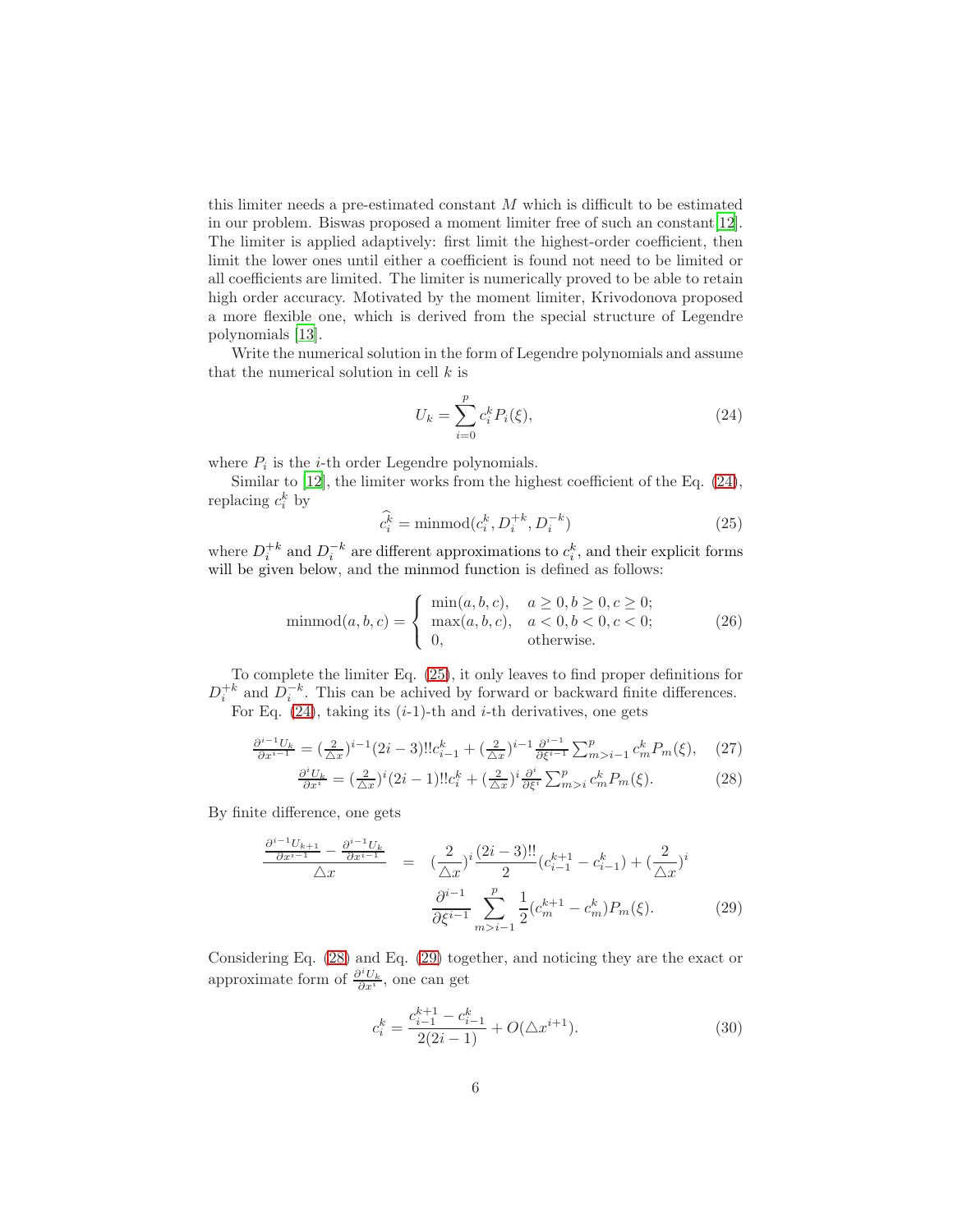Similarly,

<span id="page-6-0"></span>
$$
c_i^k = \frac{c_{i-1}^k - c_{i-1}^{k-1}}{2(2i-1)} + O(\triangle x^{i+1}).
$$
\n(31)

By Eq.  $(30)$  and Eq.  $(31)$ , we can define

$$
D_i^{-k} = \frac{c_{i-1}^k - c_{i-1}^{k-1}}{2(2i-1)}, \quad D_i^{+k} = \frac{c_i^{k+1} - c_{i-1}^k}{2(2i-1)}.
$$
\n
$$
(32)
$$

The above definitions may lead to too much numerical diffusions, thus a variable  $\alpha_i$  is introduced to adjust the numerical diffusions, i.e.,

$$
\widehat{c_i^k} = \text{minmod}(c_i^k, \alpha_i(c_{i-1}^{k+1} - c_{i-1}^k), \alpha_i(c_{i-1}^k - c_{i-1}^{k-1})).
$$
\n(33)

where  $\alpha_i$  is a variable satisfing

$$
\frac{1}{2(2i-1)} \le \alpha_i \le 1. \tag{34}
$$

In actual applications, we may use  $\alpha_i = 1$ .

Start from the highest order coefficient, i.e.,  $p$ -th order, replace  $c_i^k$  with  $c_i^k$ , stop until finding the first coefficient that need not be replaced or the the limiting process reaches the lowest order coefficient. In this way, the limiting process completes.

# 2.4. Temporal discretization of the continuity equation

The auxiliary variable q can be locally solved from Eq.  $(18)$  from element to element. Plugging  $q$  into Eq. [\(17\)](#page-4-0), results in an ODE:

$$
\frac{\mathrm{d}n^h}{\mathrm{d}t} = \mathcal{L}(n^h) \tag{35}
$$

The ODE can be solved by any time marching scheme. We choose the third order total-variation-diminishing Runge-Kutta scheme [\[14\]](#page-12-5):

$$
n^{(1)} = n^n + L(n^n)\Delta t,
$$
\n(36)

$$
n^{(2)} = \frac{3}{4}n^{n} + \frac{1}{4}(n^{(1)} + \mathcal{L}(n^{(1)})\triangle t), \tag{37}
$$

$$
n^{(3)} = \frac{1}{3}n^{n} + \frac{2}{3}(n^{(2)} + \mathcal{L}(n^{(2)})\triangle t),
$$
\n(38)

$$
n^{n+1} = n^{(3)}.
$$
\n(39)

The limiter should be applied at each sub-step of the Runge-Kutta scheme.

# 3. Validation and comparisons

We list several examples to validate the method and the codes, and make some comparisons with other methods to show the high resolution and high order properties of DG for streamer simulations.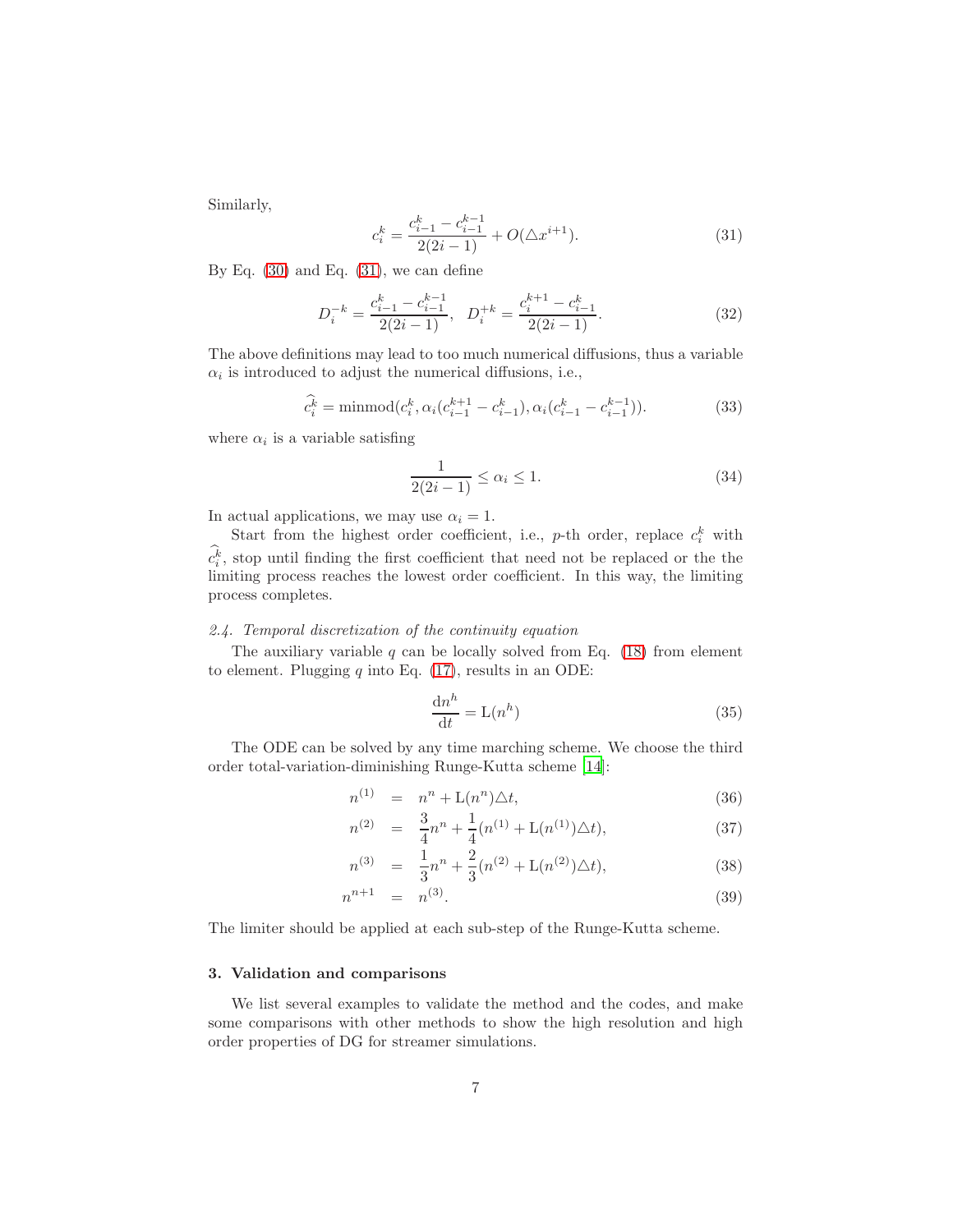<span id="page-7-0"></span>3.1. A smooth example of convection-diffusion equations

The following problem was tested with a sufficient small time step and  $\mathbb{P}^2$ DG:

$$
\frac{\partial n}{\partial t} + \frac{\partial n}{\partial x} - \frac{\partial^2 n}{\partial x^2} = 0, \quad n(x,0) = \sin(x), \quad x \in [0, 2\pi],
$$
\n(40)

with periodic boundary condition. The exact solution is

$$
n(x,t) = e^{-t} \sin(x - t), \qquad x \in [0, 2\pi].
$$

The results listed in Table 1 show that the numerical solution agrees well with the exact solution and optimal convergence orders for both  $n$  and its derivative  $q = \frac{\partial n}{\partial x}$  are achieved.

Table 1: Error and convergence analysis for example [3.1](#page-7-0)

| mesh size  | $\max  n - n^h $ | order  | $\max q-q^h $ | order  |
|------------|------------------|--------|---------------|--------|
| $2\pi/20$  | 8.95354e-5       |        | 2.15846e-4    |        |
| $2\pi/40$  | 1.15799e-5       | 2.9508 | 2.68188e-5    | 3.0087 |
| $2\pi/80$  | 1.47143e-6       | 2.9763 | 3.33401e-6    | 3.0079 |
| $2\pi/160$ | 1.85488e-7       | 2.9882 | $4.05052e-7$  | 3.0411 |

# <span id="page-7-1"></span>3.2. An advection problem with discontinuities

The following convection problem, consisting of a Gaussian curve, a unit square impulse, a triangle and a semi-ellipse, was used to test the ability of capturing discontinuity [9]:

$$
\frac{\partial n}{\partial t} + \frac{\partial n}{\partial x} = 0, \qquad x \in [-1, +1],
$$
\n
$$
n(x, 0) = \begin{cases}\n\exp\left(\frac{-\ln 2}{36 \times 0.005^2} (x + 0.7)^2\right), & -0.8 \le x \le -0.6, \\
1, & -0.4 \le x \le -0.2, \\
1 - 10|x - 0.1|, & 0 \le x \le 0.2, \\
\sqrt{1 - 10^2 (x - 0.5)^2}, & 0.4 \le x \le 0.6, \\
0, & \text{otherwise;}\n\end{cases}
$$
\n(41)

with periodic boundary condition.

Results are shown in Figure [2.](#page-8-0) Compared with third order FVM combined with moving-mesh, third order DG gets a better solution using the same number of mesh points (cf. Figure  $2(a)$ ). For the Gaussian curve, DG and moving-mesh FVM get the extreme maximum of 0.88 and less than 0.6, respectively, while the exact value is 1.0. Those for the triangle are 0.91 and less than 0.7, respectively, while the exact value is 1.0. Results for the curve of the unit square impulse and semi-ellipse are comparable.

If 200 mesh points are used in DG, the numerical solution of DG would be further improved (cf. Figure [2\(b\)\)](#page-8-2).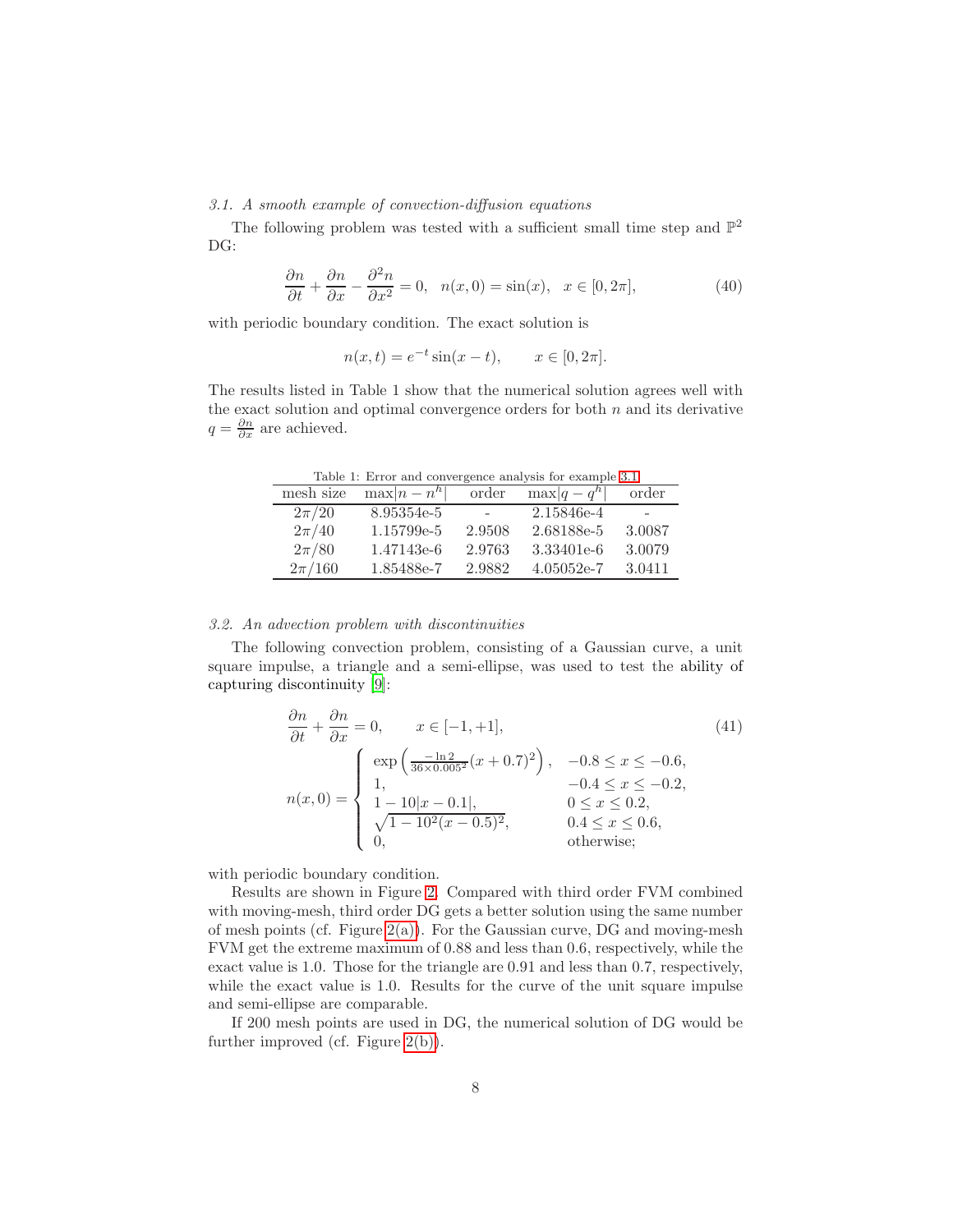<span id="page-8-1"></span>

<span id="page-8-2"></span><span id="page-8-0"></span>Figure 2: Comparison of different methods for example [3.2](#page-7-1) with discontinuities. (solid: exact solution; dot: FVM with moving mesh method; cross: discontinuous Galerkin method)

## <span id="page-8-3"></span>3.3. Davies' test

Davies' test was used to test the ability of capturing the discontinuity[\[15\]](#page-12-6). Its exact solution is similar to the profile of the charge density in a streamer channel, and the convection speed of the wave is also a function of position, which is similar to the case of streamer discharge simulations:

$$
\frac{\partial n}{\partial t} + \frac{\partial (nv_z)}{\partial z} = 0, v_z = 1 + 9\sin^8(\pi z), z \in [0, 1],
$$
\n(42)

$$
n(z,0) = \begin{cases} 10, & 0.05 \le z \le 0.25 \\ 0, & \text{otherwise.} \end{cases}
$$
 (43)

The period time of the wave is  $T \approx 0.591$ . The numerical solution of DG under the same configuration as [\[15\]](#page-12-6) is shown in Figure [3](#page-9-0) and the numerical solutions obtained by FVM-MUSCL and FEM-FCT were shown in Figure 1(b) of [\[15\]](#page-12-6).

At  $t = 0.4T$ , DG captures the discontinuity within 5 cells, and the computed maximum is 14, while the maximum obtained by FVM-MUSCL and FEM-FCT are around 12. The exact is around 16. In addition, the solution obtained by DG is free of oscillations while those of FVM-MUSCL and FEM-FCT have small oscillations.

At  $t = T$ , the average errors of FVM-MUSCL and FEM-FCT are 0.2650 and 0.2677 [\[15](#page-12-6)], respectively, while that of DG is 0.2272. In addition, FVM-MUSCL and FEM-FCT have small overshoots while DG doesn't.

#### 4. Simulation results

A parallel-plate double-headed streamer discharge in nitrogen using 1.5 dimensional fluid model was simulated. The photo-ionization was considered by a background ionization in the initial condition.

The two plates are paralleled, and are perpendicular to the  $z$ -axis. On the anode  $(z = 0)$ , 52 kV voltage was applied, and the cathode  $(z = 1 \text{ cm})$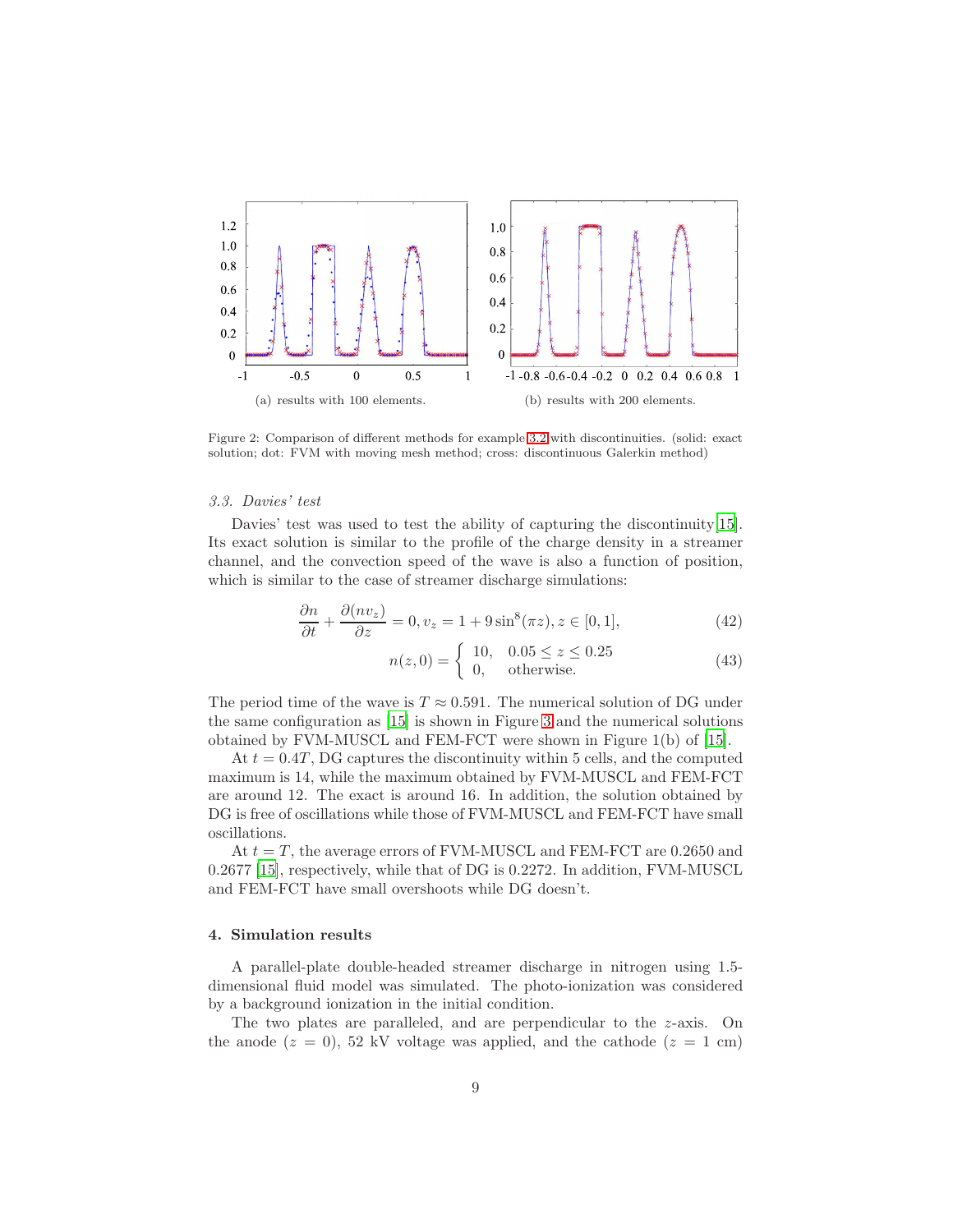

<span id="page-9-0"></span>Figure 3: Comparison of different methods for example [3.3](#page-8-3) with discontinuity. (solid: exact solution; dot: discontinuous Galerkin method)

was grounded. The charge was assumed distributing uniformly on discs with a radius of 0.05 cm. The initial condition was as follows:

$$
n_e(z,0) = n_b + n_0 \exp(-(\frac{z - z_0}{\sigma_z})^2), \tag{44}
$$

where  $z_0 = 0.5$  cm,  $n_0 = 10^{14}$  cm<sup>-3</sup>,  $\sigma_z = 0.027$  cm, and the background pre-ionization  $n_b = 10^8$  cm<sup>-3</sup>.

After the voltage applies, the cathode-directed (positive) and anode-directed (negative) (the right half and the left half in Figure [4,](#page-9-1) respectively) develop to the opposite electrodes immediately. At  $t = 2.5$  ns, the negative and positive streamer moves 0.28 cm and 0.18 cm, respectively. In fact, the propagation speed of streamers varies with time. When  $t \leq 3$  ns, the velocities of the negative and positive streamer are around  $0.8-1.8\times10^8$  cm/s and  $0.4-1.0\times10^8$  cm/s, respectively.



<span id="page-9-1"></span>Figure 4: the electric field evolution of a double-headed streamer.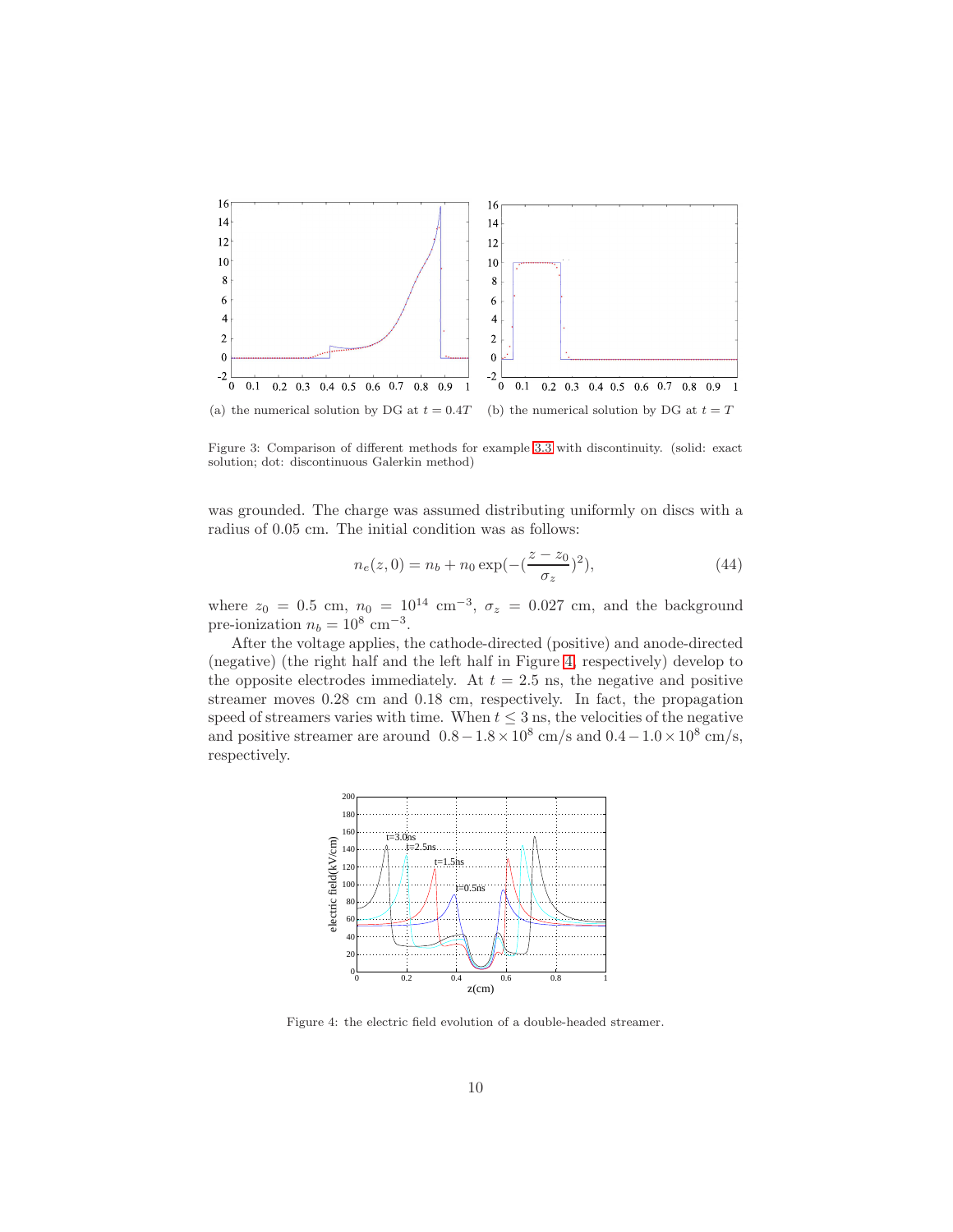

<span id="page-10-0"></span>Figure 5: the net charge densities evolution of a double-headed streamer.

As is shown in Figure [5,](#page-10-0) at  $t = 2.5$  ns, the maximums of the net charge densities in the negative and positive streamer channels are 1.30 and 1.65  $\mu$ C/cm<sup>3</sup>, respectively. At the front of each streamer, there is a  $0.1 - 0.2$  mm thick layer with a much larger net charge density. This conclusion coincides with previous work.

## 5. Conclusions

The 1.5-dimensional streamer discharge model retains the basic intergradients of a discharge process. In this paper, a local discontinuous Galerkin method for the 1.5-dimensional streamer discharge simulations is proposed. The electric field in the discharge channel is solved analytically and the continuity equations are solved by the local discontinuous Galerkin method with a limiter. A 1 cm parallel-plate double-headed streamer is simulated. The preliminary results suggest the potential of the local discontinuous Galerkin method for streamer discharge simulations.

A discharge model considering a detailed photo-ionization process is under working and the 2-dimensional simulations using the local discontinuous Galerkin method will be reported later.

# Appendix

Consider a simple advection problem  $\frac{\partial n}{\partial t} + \frac{\partial n}{\partial x} = 0$  with periodic boundary conditions. If the initial condition is a square, then the exact solution is a square wave moving from the left to the right. The numerical solutions obtained by the first order upwind finite difference scheme and second order central difference scheme are shown in Figure [6,](#page-11-7) which shows first order scheme has numerical diffusions and a high order ( $\geq$  2) linear scheme has numerical oscillations.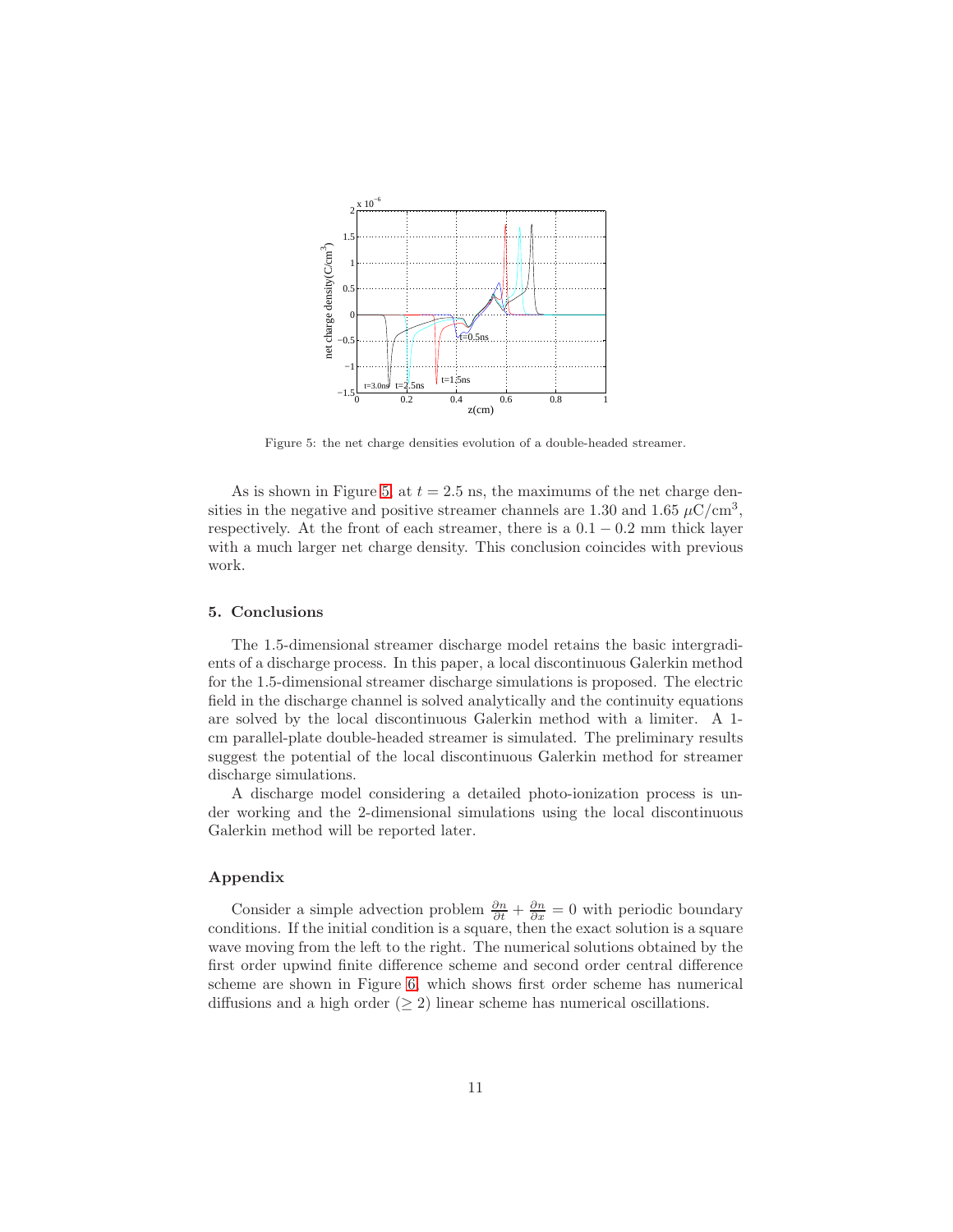

(a) numerical solution by first order upwind (b) numerical solution by second order central scheme. finite difference scheme.

<span id="page-11-7"></span>Figure 6: the numerical diffusion and oscillation of linear schemes

## Acknowledgement

This work is supported by National Basic Research Program of China (973 program)(No. 2011CB209403) and National Natural Science Foundation of China (No. 51207078).

We thank the reviewer for carefully reading the manuscript which leads to a great improvement of this paper.

## References

- <span id="page-11-0"></span>[1] C. Wu, E. E. Kunhardt. Formation and propagation of streamers in  $N_2$  and N2-SF<sup>6</sup> mixtures. Phys. Rev. A, 1988, 37(11): 4396-4406.
- <span id="page-11-1"></span>[2] A. J. Davies, C. J. Evans, F. Llewellyn. Jones. Electrical breakdown of gases: The spatio-temporal growth of ionization in fields distorted by space charge. Proc. R. Soc. A, 1964, 281(1385):164-183.
- <span id="page-11-2"></span>[3] R. Morrow, J. J. Lowke. Space-charge effects on drift dominated electron and plasma motion. J. Phys. D: Appl. Phys., 1981, 14(11): 2027-2034.
- <span id="page-11-3"></span>[4] S. T. Zalezak. Fully multidimensional flux-corrected transport algorithms for fluids. J. Comput. Phys., 1979, 31(3): 335-362.
- <span id="page-11-4"></span>[5] R. L¨ohner, K. Morgan, M. Vahdati, J. P. Boris, D. L. Book. FEM-FCT: Combining unstructured grids with wigh resolution. Comm. Appl. Num. Meth., 1988, 4(6): 717-729.
- <span id="page-11-5"></span>[6] G. E. Georghiou, R. Morrow, A. C. Metaxas. A two-dimensional, finiteelement, flux-corrected transport algorithm for the solution of gas discharge problems. J. Phys. D: Appl. Phys., 2000, 33(19): 2453-2466.
- <span id="page-11-6"></span>[7] W.-G. Min, H.-S. Kim, S.-H. Lee, S.-Y. Hahn. A study on the streamer simulation using adaptive mesh generation and FEM-FCT. IEEE Trans. Magn., 2001, 37(5): 3141-3144.